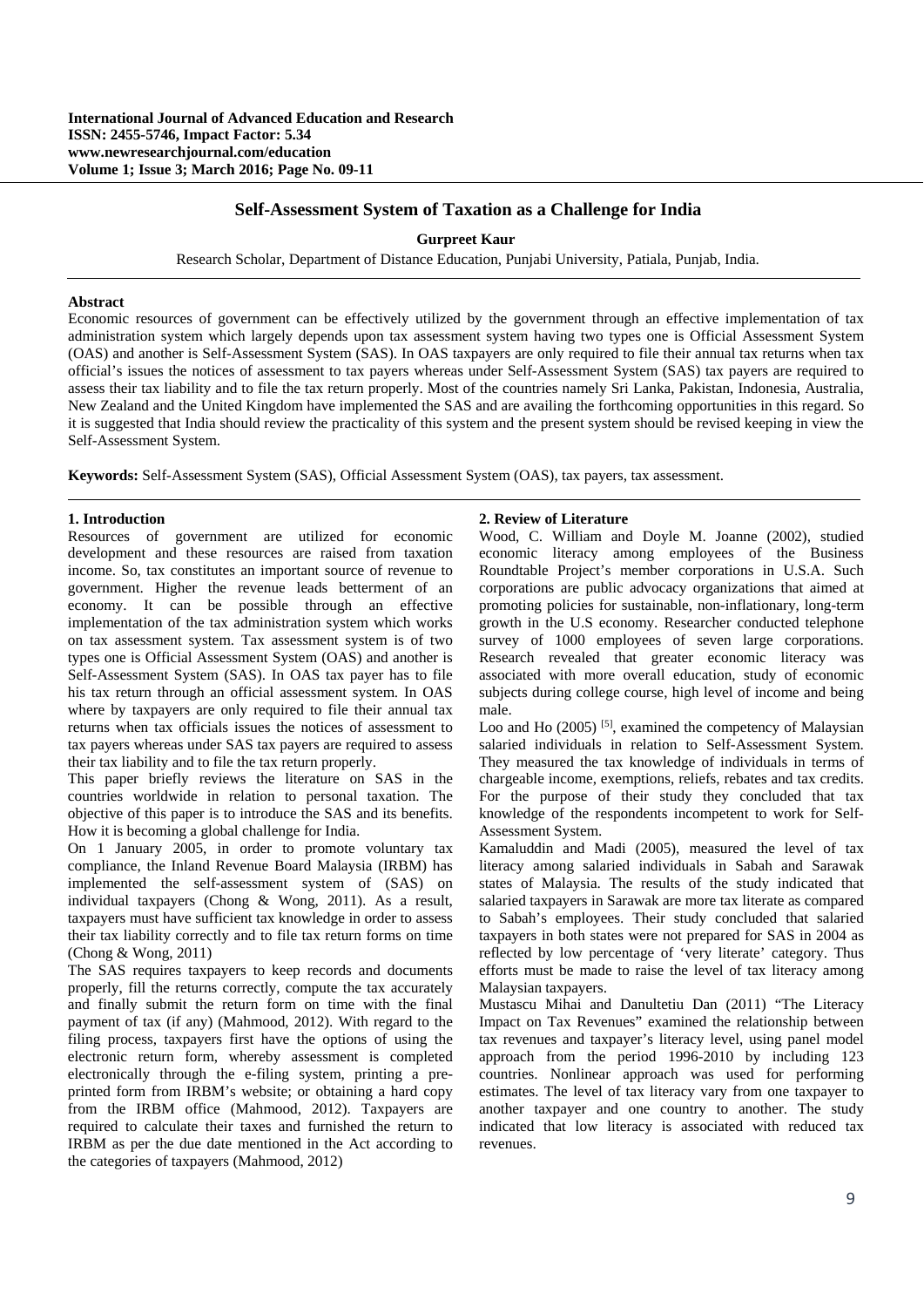## **3. Rationale behind the Implementation of Self-Assessment System in Malaysia**

The concept behind this system is simple. In a formal assessment system, the Inland Revenue assess and calculate the tax based on the income tax form submitted by a taxpayer. Theoretically, in the self-assessment system, the taxpayer must do the calculation of their tax liabilities. This system impacts significantly on the taxpayer's to comply with the taxation law. To understand self-assessment, we need to see the underlying factors of the system. Basically, the closure to a selfassessment system consists of two important pre-conditions where the assessment form received by the Chief Director is subjected to intensive post-assessment activities. These activities include, inter alia, post-assessment checks and auditing activity (Wong, 1999; Abdul Rahim, 1998). The two pre-conditions are referred to as the primary and secondary function by Barr *et al*. (1997). According to Barr *et al*., primary function is a taxpayer's responsibility. It is the logical base for income tax operations such as calculation of total income, tax exemption income, taxable income and taxes to be paid.

The secondary function executed by the Inland Revenue officers is more inclined towards verifying and checking the income tax returns. This is also known as tax auditing. However, this function is not the main operation within the Inland Revenue, but it is essential to support the primary function. The secondary function is solely performed by the Inland Revenue; In Malaysia, the new system was tabled during the 1999 national budget presentation. It is to be implemented on a step-by-step basis as follows; 2001 for companies, 2003 for partnerships, sole proprietors and corporations, and 2004 for individual income taxpayers. Introduction of the self-assessment system is seen as a new era for the Malaysian taxation system. Unsurprisingly, difficulties exist in its implementation, for instance, from the aspect of acceptance, perception, views and negative attitudes among taxpayers who are reluctant to change to a new system. According to Abu Sofian (1997), introduction of the selfassessment system to replace the formal assessment system requires a transition for the Inland Revenue and taxpayers. Under this system, concentration of tasks is focused on checking income tax forms and tax calculations to auditing and investigation task. On the part of the taxpayers, they have to accept the responsibility to calculate their own income taxes; a job which they will never do in the formal system.

## **4. Impact of Self-Assessment System on Individual Tax Payers in Malaysia**

With the introduction of SA, most of the taxpayers reported being more fearful of being audited. Taxpayer felt that it would be unfair to penalize taxpayers for the commission of unintentional errors. Taxpayers become aware and able to comply the tax matters easily. Taxpayer become more careful when filing their income tax returns to ensure that they only paid the tax required and that penalties were not imposed for non-compliance. The findings of this study could also serve an important reference to other tax jurisdictions looking to implement self-assessment particularly in developing countries where literacy levels among taxpayers are marginally lower compared to developed countries.

### **5. Self-Assessment System in Other Countries**

Countries such as Sri Lanka (1972), Pakistan (1979), Indonesia (1984), Australia (1986-1987), New Zealand (1988) and the United Kingdom (1996-1997) are nations that had practiced the self-assessment system of taxation. Wong (1999), stated that self-assessment was introduced in these countries for several reasons as follows:

- a) To encourage taxpayers to abide by the taxation voluntarily.
- b) To ensure efficient usage of tax administrators cost and resources.
- c) To ensure consistent performance in all assessment branches.
- d) To improve and increase tax collection.

In Malaysia, the self-assessment system is introduced to achieve three main targets which are to reduce tax collection costs, to enhance tax collection and reduce uncollectable taxes, and to increase the rate of taxpayers performing their tax obligations (Abdul Rahim, 1998).

Self-assessment refers to an assessment procedure based on the assumption that all information reported by the taxpayer is correct and need not be checked by the Inland Revenue officers. A self-assessment system, on the other hand, refers to a system whereby the taxpayer has to be more responsible in ensuring that the correct information is provided in the Income Tax form and the Inland Revenue accepts it in full trust that the content is correct and true (Kasipillai *et al*., 1999). The form is unquestionably accepted by the Inland Revenue unless when there is doubt as to the authenticity of the information given.

### **6. Present Scenario of Tax Administration System in India**

Some problems that Indian tax administration is facing like

- a) Lack of focus on taxpayer service
- b) No dedicated personnel for taxpayer services
- c) No taxpayer segmentation
- d) Multiple agencies for registration
- e) Absence of taxpayer surveys
- f) Inadequate fund allocation. Taxpayers express helplessness

Against rude or arbitrary behaviour of officers with little assigned accountability in practice: The confusing, if not arrogant, environment that they have to face on a daily basis was reported by high finance officials of major Indian corporations who are some of the largest Indian taxpayers. This occurred during the consultations at five Indian metros – Bengaluru, Chennai, Delhi, Kolkata and Mumbai. It is true that numerous Aayakar Seva Kendras are being set up at locations all over India so that a taxpayer can register a question and follow how the matter is progressing through the system. However, selected visits indicated a wide variation in implementation. Second, through installed ICT software, a taxpayer can log in to see whether and how much his tax deduction at source (TDS) has been credited. However, many lacunae remain in terms of non-matching and the system has been slow in correcting anomalies. Third, other than TDS, there are significant cases of mismatch between the ICT-based Centralized Processing Centre (CPC) and the information percolating from there to a taxpayer's Assessing Officer (AO). Although the taxpayer suffers as a result of the mismatch, the lack of responsibility or accountability, leave alone timeliness in resolution.